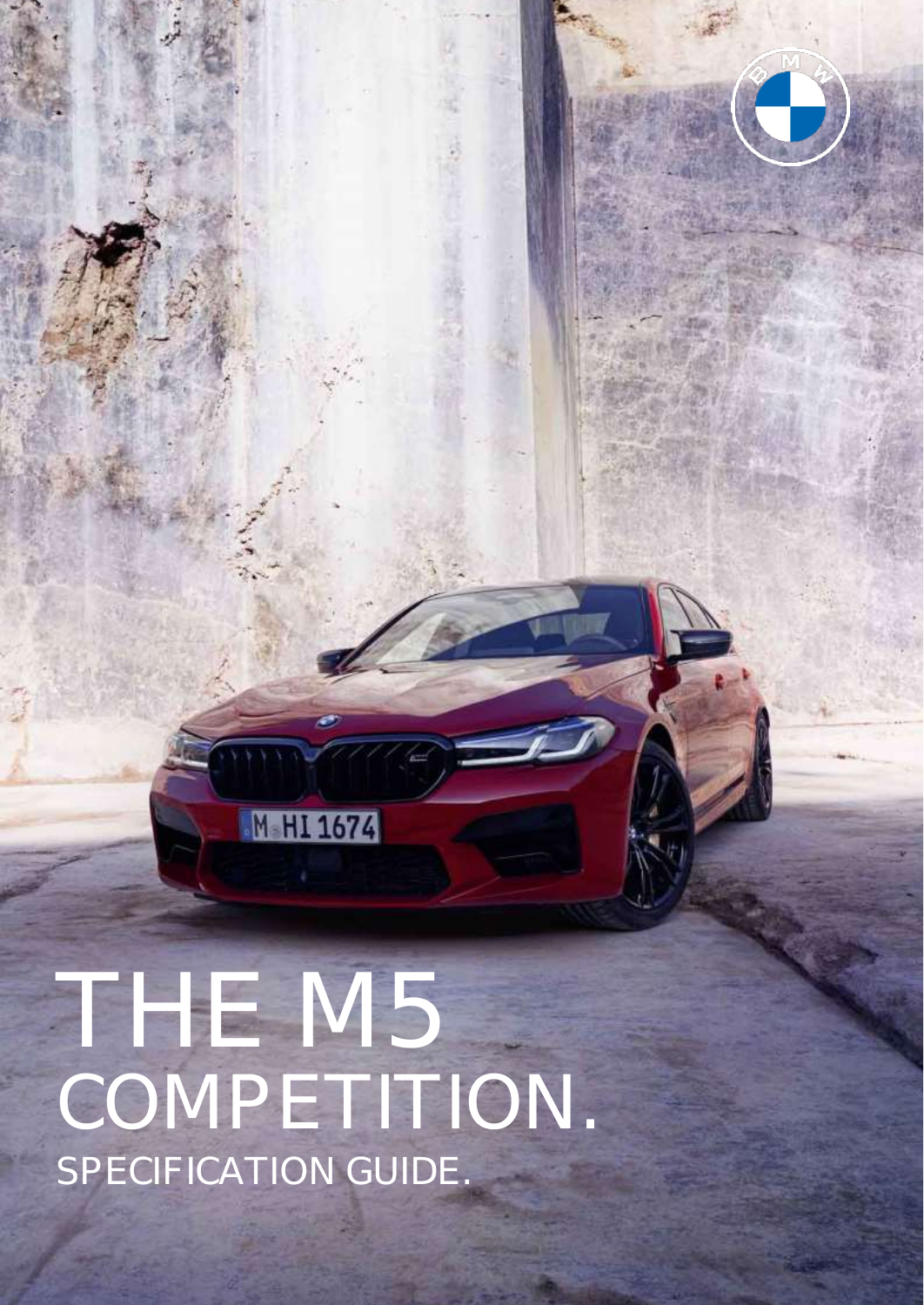# **STANDARD EQUIPMENT.**

## **M5 Competition**



### **Model Code:** 82CH

8-speed M Steptronic transmission 4,395 cc, 8-Cylinder 460 kW / 750 Nm

### **Engine, powertrain and technology**

- M TwinPower Turbo 8-cylinder petrol engine
- 8-speed M Steptronic transmission with Drivelogic incl. gearshift paddles
- Active M differential
- Auto Start/Stop function
- Brake pad wear indicator
- Dynamic Damper Control
- M Carbon engine cover
- Competition Package, power increase to 460 kW
- M Servotronic power steering
- M Dynamic Mode, M-specific switchable functions of Dynamic Stability Control (DSC)
- M Drive, enables driver to program two individual driving profiles
- M Sport Exhaust System
- M xDrive, includes 4WD, 4WD Sport and 2WD modes
- SETUP button, enables driver to configure engine, suspension, steering and M xDrive settings
- M Modes, includes ROAD, SPORT and TRACK modes
- Sound Control button, adjustment of exhaust sound level

#### **Safety**

- Active Protection
- Airbags, front, full-length sides and head protection on the sides and in headliner.
- Alarm System
- Central locking with electronic immobiliser
- Complimentary BMW Driving Experience course (offer redeemable for one customer per vehicle purchase)
- Dynamic braking lights
- Dynamic Stability Control (DSC), Anti-lock Braking System (ABS), Braking Assistant, Cornering Brake Control (CBC), Dynamic Traction Control (DTC)
- Warning triangle and first aid kit
- M Compound Brakes
- Complimentary BMW Driving Experience Advance 1 Course (offer redeemable for one customer per vehicle purchase)

### **Driver assistance**

- **BMW Display Key**
- BMW M Head-Up Display
- Driving Assistant Professional, incl. Active Cruise Control with Stop&Go function, Cross traffic warning on the front, Steering & Lane Control Assistant, Lane keeping assistant with Side Collision Warning and Crossroads Warning with braking function, Automatic Speed Limit Assist, Evasion Aid
- Parking Assistant Plus, incl. Parking Assistant with Active Park Distance Control (PDC) rear, Surround View, Panorama View and 3D View, Reversing Assistant
- BMW M Driver's Package, includes top speed increase from 250 km/h to 305 km/h and BMW Driving Experience Advance 2 course - redeemable in Australia and other participating countries
- Speed limiter
- Speed Limit Info
- **Tyre Pressure Indicator**
- Tyre Repair kit

#### **Light and sight**

- BMW Laserlight incl. BMW Selective Beam & High-Beam Assistant
- Ambient interior lighting with 11 pre-defined selectable light designs
- Exterior handle area lighting and door exit lights
- Exterior mirrors with automatic anti-dazzle function electrically adjustable and heated, with electric fold-in function and automatic parking function on drivers side

© BMW Australia Ltd (ABN 11 004 675 129) ("BMW Group Australia") and BMW AG, Munich/Germany. All rights reserved.

- Heat protection glazing
- Interior rear-view mirror with automatic anti-dazzle function
- Rain sensor

are available.

### **Fuel Type:** Petrol

#### **Consumption:** 10.6 l / 100km <sup>1</sup>

**CO2:** 243 g / km <sup>1</sup>

### **0-100kmh:** 3.3 sec

### **Exterior design and equipment**

- 20" M light alloy wheels Y-spoke style 789 M Bicolour with mixed tyres (2FQ)
- BMW M 50-Years Emblems
- Metallic paintwork
- M High-gloss Shadow Line
- **M Lights Shadow Line**
- Kidney, side gills, mirror caps, rear spoiler and diffuser insert in black high gloss
- Lowered sports suspension by 7mm
- M Carbon roof
- M rear spoiler in black high gloss
- M5 Competition badging kidney grille, M side gills, door sills, rear boot lid
- Mirror caps in black high gloss
- Signature BMW kidney grille with M double rods in high-gloss Black

### **Interior design, comfort and equipment**

#### • Upholstery, full leather 'Merino'

- 1 x USB Type A (1.5A) port, 3 x USB Type C (3.0A) ports and 1 x 12V socket
- Ambient Air package
- Automatic climate control, 4-zone control
- Automatic tailgate operate incl, contactless operation of the tailgate
- M Headliner Alcantara Anthracite
- Comfort Access System, keyless entry to all doors and 'Digital Key' smartphone door lock/unlock and engine start using Near-Field Communication (NFC) technology
- Door sill finishers with 'M5' designation, illuminated
- Electric seat adjustment for driver and front passenger, incl. headrest adjustment and memory function for driver and front passenger
- Floor mats with M5 Competition badge
- Gearshift lever with M badge
- Instrument panel in 'Walknappa' leather
- Interior trim, M Aluminium Carbon structure with highlight trim finisher Pearl Chrome (4WN)
- Lumbar support for driver and front passenger, electric
- M leather steering wheel with multifunction buttons
- **M Multifunction Seats**
- **M** Seat Belts
- Roller sunblinds for rear window, electric and rear side windows, mechanical
- Seat heating, driver and front passenger
- Soft-close function for doors
- Through-loading system with 40:20:40 split

natural voice recognition incl. map updates\*

#### **BMW ConnectedDrive**

- Intelligent Emergency Call
- **BMW TeleServices**
- Wireless smartphone integration of Apple CarPlay and Android Auto
- Vehicles apps (News and Weather)\*
- BMW Intelligent Voice Control\*
- **BMW Drive Recorder**

DAB+ digital radio

• Wireless smartphone charging **Extended Bluetooth connectivity** 

<sup>1</sup> Fuel consumption, CO2 emissions data, electrical consumption and range is based upon Combined Driving Test Cycle in accordance with ADR 81/02 on purpose built test vehicles. Actual figures will depend on many factors including traffic conditions, driving habits, prevailing conditions and your vehicle's equipment, condition and use. These figures should not be expected to be achieved in real world driving conditions and should only be used for comparing one vehicle with another. Please contact your preferred authorised BMW dealer or BMW Group Australia for information on vehicles that are available for sale, and the various specifications and options of vehicles that

While BMW Group Australia has endeavoured to ensure that all information, representations, illustrations and specifications contained in these materials are accurate at the time of publication (February 2022), the informat

• Connected Package Professional incl. Remote Services\*, Real Time Traffic Information (RTTI)\* and Concierge Services\*

### **Entertainment, communication and information**

Connected customer account and accessed via in-vehicle login

• BMW Live Cockpit Professional, (including BMW Personal Assistant), 12.3" digital instrument display featuring M5 specific graphics • Navigation with 12.3" Control Display feat. BMW Operating System 7.0 and

• Bowers & Wilkins Diamond surround sound system **^**, 16 speakers, 1400W

Personal Profile, customised control functions can be saved into the BMW

^ Note: This feature is temporarily unavailable due to production restrictions. Replaced with Harman Kardon Surround Sound (688)

2

**\*** 3 year subscription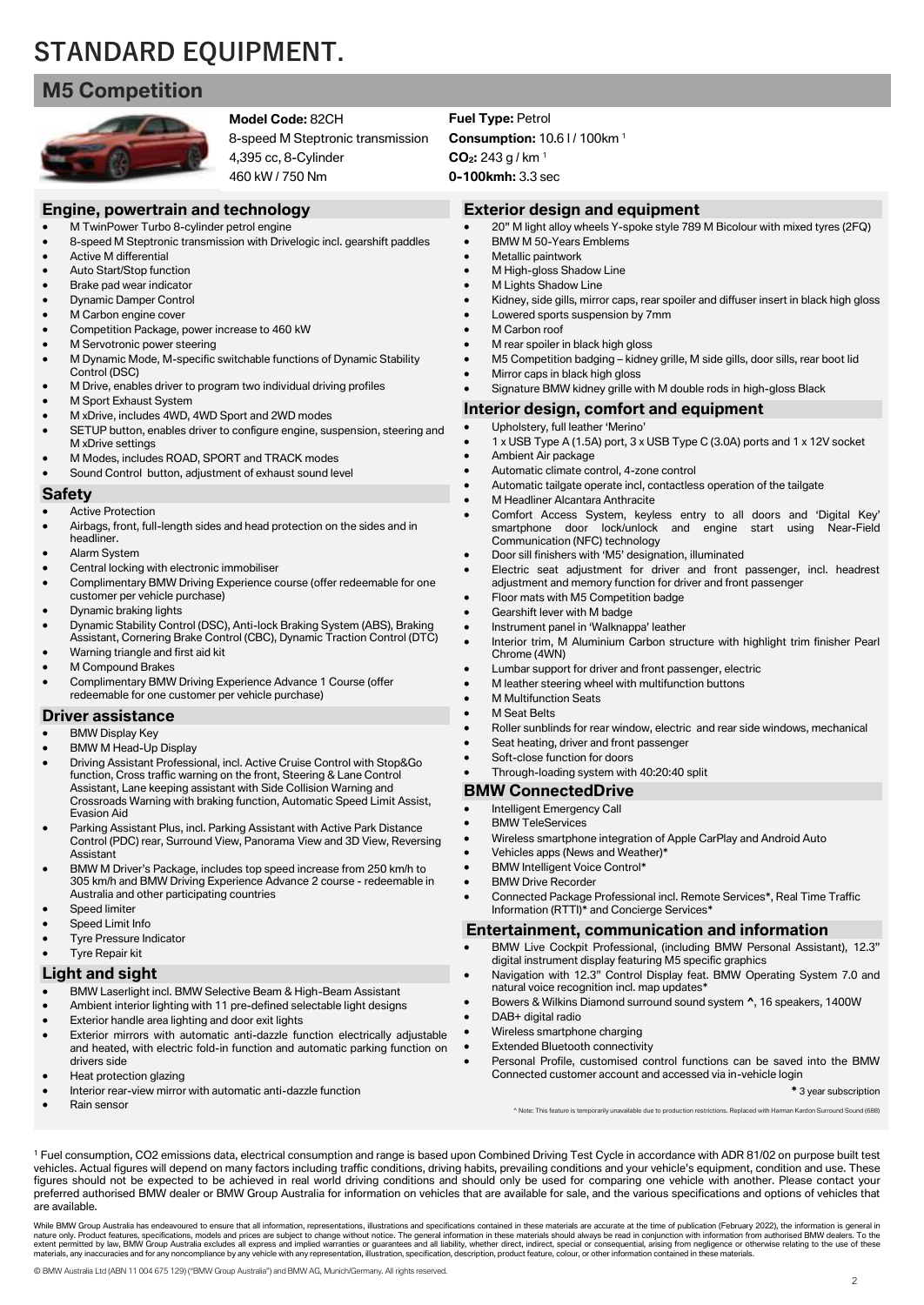# **OPTION PACKAGES.**



#### **Indulgence Package (Z1A) features:**

- Massage function (4T7)
- TV function (601)
- Rear Seat Entertainment Professional (6FH)

# **WHEELS.**

| <b>Wheels</b> |            |                                                                                                                                                      |            |
|---------------|------------|------------------------------------------------------------------------------------------------------------------------------------------------------|------------|
|               | <b>1P8</b> | 20" M light alloy wheels Double-spoke style 810 M Bicolour with mixed tyres<br>F: 9.5 J × 20 / tyres 275/35 R 20 R: 10.5 J × 20 / tyres 285/35 R 20  | <b>NCO</b> |
|               | 2AQ        | 20" M light alloy wheels Double-spoke style 706 M Jet Black with mixed tyres<br>F: 9.5 J × 20 / tyres 275/35 R 20 R: 10.5 J × 20 / tyres 285/35 R 20 | <b>NCO</b> |
|               | 2FQ        | 20" M light alloy wheels Y-spoke style 789 M Bicolour with mixed tyres<br>F: 9.5J x 20 / tyres 275/35 R 20 R: 10.5J x 20 / tyres 285/35 R 20         |            |

Note: Snow chains cannot be fitted on all of the above alloy wheels.

# **PAINTWORK.**

| <b>Non-Metallic</b> |                  |                                          |            |
|---------------------|------------------|------------------------------------------|------------|
|                     | 300              | <b>Alpine White</b>                      | <b>NCO</b> |
| <b>Metallic</b>     |                  |                                          |            |
|                     | 475              | <b>Black Sapphire</b>                    |            |
|                     | A90              | <b>Sophisto Grey brilliant effect</b>    | <b>NCO</b> |
|                     | C1K              | <b>M Marina Bay Blue</b>                 |            |
|                     | C2Y              | <b>Bluestone</b>                         |            |
|                     |                  | <b>BMW Individual Metallic Paintwork</b> |            |
|                     | C <sub>3</sub> Z | <b>Tanzanite Blue</b>                    |            |
|                     | C <sub>5</sub> E | <b>Alvit Grey metallic</b>               | $\Box$     |
|                     | C <sub>57</sub>  | <b>Aventurine Red metallic</b>           |            |

■ Standard □ Optional NCO No Cost Option

While BMW Group Australia has endeavoured to ensure that all information, representations, illustrations and specifications contained in these materials are accurate at the time of publication (February 2022), the informat

 $\Box$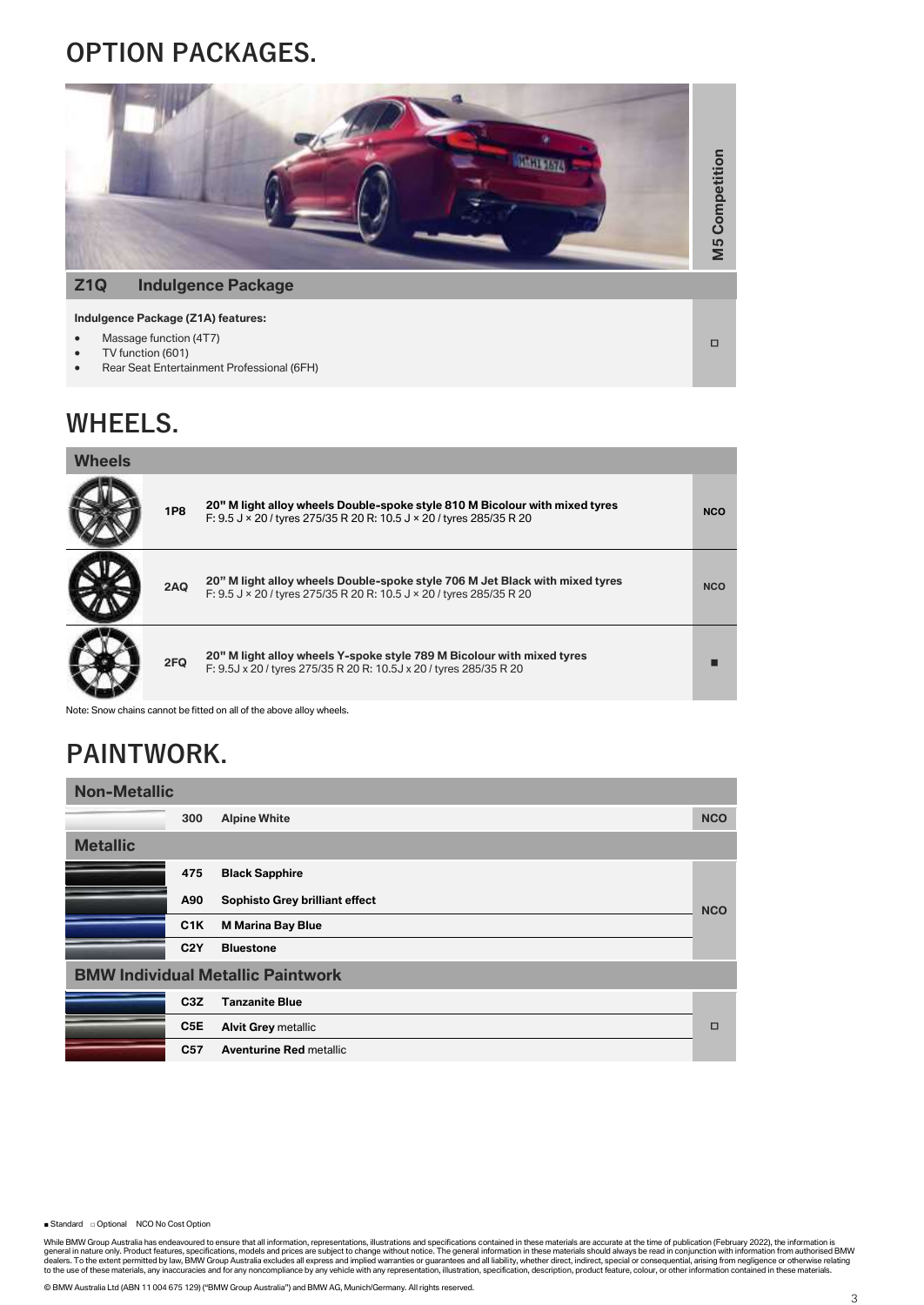# **PAINTWORK.**



|     | <b>BMW Individual Paintwork (cont.)</b>                           |   |
|-----|-------------------------------------------------------------------|---|
|     | <b>Brilliant White metallic</b>                                   | п |
|     | <b>Frozen Cashmere Silver metallic</b>                            |   |
| 490 | <b>Frozen Dark Silver metallic</b>                                | п |
|     | Frozen Marina Bay Blue metallic                                   |   |
|     | <b>Frozen Brilliant White metallic</b>                            | п |
|     | <b>Pure Metal Silver</b>                                          |   |
|     | BMW Individual Paintwork (490) must be ordered via BMW Australia. |   |

# **UPHOLSTERY.**

| <b>Full Leather 'Merino'</b>                                                                                                                                                                                                                                                                                         |                                                                                                                                                                                                                                                   |  |  |
|----------------------------------------------------------------------------------------------------------------------------------------------------------------------------------------------------------------------------------------------------------------------------------------------------------------------|---------------------------------------------------------------------------------------------------------------------------------------------------------------------------------------------------------------------------------------------------|--|--|
| Full leather 'Merino' in upholstery colour:<br>• Front and rear seats including headrests<br>• Rear of seat backrest of the front seats<br>• Inserts in door trims, armrest and door-pull handle<br>• Centre console including armrest<br>• Instrument panel lower section<br>Instrument Panel in 'Walknappa' black: |                                                                                                                                                                                                                                                   |  |  |
| • Door upper trim panels                                                                                                                                                                                                                                                                                             | • Instrument panel top section                                                                                                                                                                                                                    |  |  |
| X3A9                                                                                                                                                                                                                                                                                                                 | <b>Silverstone   Black</b>                                                                                                                                                                                                                        |  |  |
| X3D8                                                                                                                                                                                                                                                                                                                 | Aragon Brown   Black                                                                                                                                                                                                                              |  |  |
| X3JA                                                                                                                                                                                                                                                                                                                 | <b>Black   Midrand Beige</b>                                                                                                                                                                                                                      |  |  |
| X3SW                                                                                                                                                                                                                                                                                                                 | <b>Black   Black</b>                                                                                                                                                                                                                              |  |  |
|                                                                                                                                                                                                                                                                                                                      | <b>BMW Individual Full Leather 'Merino'</b>                                                                                                                                                                                                       |  |  |
| • Door panels                                                                                                                                                                                                                                                                                                        | BMW Individual leather 'Merino' in upholstery colour:<br>• Front and rear seats including headrests<br>• Seat backrest rear trim of the front seats<br>• Centre console including the side parts and armrests<br>• Instrument panel lower section |  |  |
| Instrument Panel in 'Walknappa' in black:<br>• Instrument panel top section<br>• Door upper trim panels                                                                                                                                                                                                              |                                                                                                                                                                                                                                                   |  |  |
|                                                                                                                                                                                                                                                                                                                      | <b>Differentiated seam treatment:</b><br>• Contrasting seams on the centre console, the door trims and the instrument panel<br>• Stitched parts of the seat cover with woven styling                                                              |  |  |
|                                                                                                                                                                                                                                                                                                                      | Must be ordered in combination with Active Seat Ventilation (453) at additional cost. Please refer to the 'Optional Equipment' below.                                                                                                             |  |  |
| <b>ZBFU</b><br>Smoke White with contrast stitching, Black interior colour<br><b>NCO</b>                                                                                                                                                                                                                              |                                                                                                                                                                                                                                                   |  |  |
| <b>ZBTQ</b>                                                                                                                                                                                                                                                                                                          | Tartufo with contrast stitching, Black interior colour                                                                                                                                                                                            |  |  |

■ Standard □ Optional NCO No Cost Option

While BMW Group Australia has endeavoured to ensure that all information, representations, illustrations and specifications contained in these materials are accurate at the time of publication (February 2022), the informat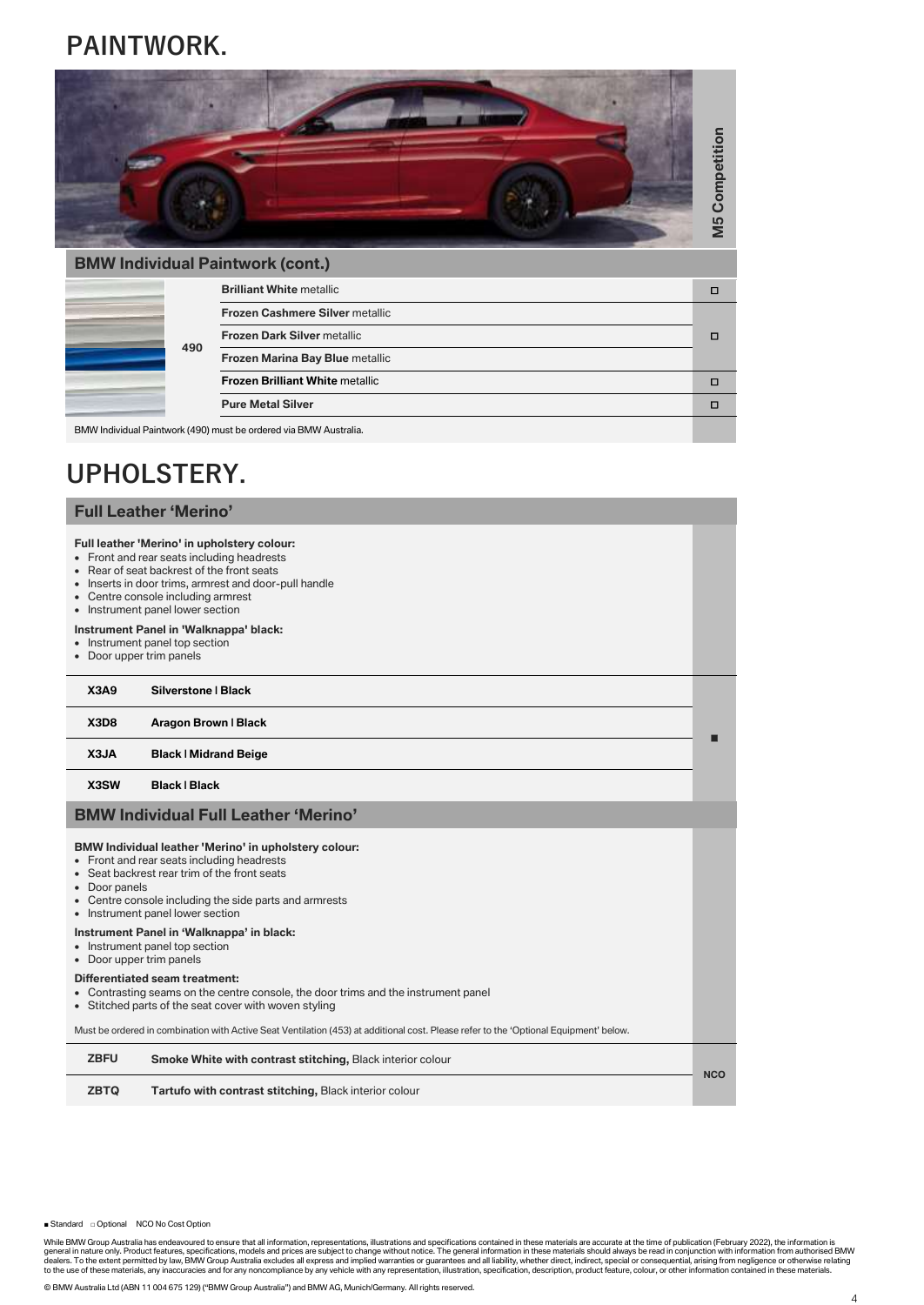# **INTERIOR TRIM.**

|                       |                                                                             | Competition<br>M <sub>5</sub> |
|-----------------------|-----------------------------------------------------------------------------|-------------------------------|
| <b>Interior trims</b> |                                                                             |                               |
| 4WM                   | M Aluminium Carbon structure dark with highlight trim finisher Pearl Chrome | <b>NCO</b>                    |
| 4WN                   | M Aluminium Carbon structure with highlight trim finisher Pearl Chrome      |                               |
|                       | <b>BMW Individual Interior Trim</b>                                         |                               |
| 4ML                   | <b>BMW Individual Piano Finish Black</b>                                    | <b>NCO</b>                    |

# **OPTIONAL EQUIPMENT.**

| <b>Options</b>  |                                                                                                                                                                                                                                                                                                                                                                                                                                                                                                                                                         |            |
|-----------------|---------------------------------------------------------------------------------------------------------------------------------------------------------------------------------------------------------------------------------------------------------------------------------------------------------------------------------------------------------------------------------------------------------------------------------------------------------------------------------------------------------------------------------------------------------|------------|
| 1CR             | Remote Engine Start, enables climate control preconditioning of the interior cabin for up to 15 minutes,<br>activated remotely via vehicle key or the BMW Connected app<br>Note: Deletes BMW Display key (3DS)                                                                                                                                                                                                                                                                                                                                          | □          |
| 248             | <b>Steering wheel heating</b>                                                                                                                                                                                                                                                                                                                                                                                                                                                                                                                           | □          |
| 2NK             | <b>M Carbon Ceramic Brakes,</b> with matte Gold brake calipers and 'M' logo.<br>Note: Dependent on condition and usage, features specific to the materials used can lead to operational noises particularly in wet conditions just before the<br>vehicle comes to a halt. The impact of moisture and road salt can cause the braking action to be equivalent to a conventional braking system. This can, for a<br>short time, be experienced as a reduction in braking action and can be balanced out by greater pressure on the pedal where necessary. | □          |
| 320             | <b>Model designation deletion</b>                                                                                                                                                                                                                                                                                                                                                                                                                                                                                                                       | <b>NCO</b> |
| 3M <sub>5</sub> | M Compound Brakes, Red high-gloss, red calipers with 'M' designation                                                                                                                                                                                                                                                                                                                                                                                                                                                                                    | <b>NCO</b> |
| <b>3M6</b>      | M Compound Brakes, Black high-gloss, black calipers with 'M' designation                                                                                                                                                                                                                                                                                                                                                                                                                                                                                | <b>NCO</b> |
| 403             | Electric glass sunroof<br>Note: Deletes standard M Carbon Roof                                                                                                                                                                                                                                                                                                                                                                                                                                                                                          | <b>NCO</b> |
| 420             | Sun protection glazing                                                                                                                                                                                                                                                                                                                                                                                                                                                                                                                                  | □          |
| 453             | Active seat ventilation for driver and front passenger                                                                                                                                                                                                                                                                                                                                                                                                                                                                                                  | σ          |
| 4HA             | Seat heating, front and rear                                                                                                                                                                                                                                                                                                                                                                                                                                                                                                                            | □          |
| 4M8             | <b>BMW Individual rear-seat reading lights</b>                                                                                                                                                                                                                                                                                                                                                                                                                                                                                                          | □          |
| 4T7             | <b>Massage function, front</b>                                                                                                                                                                                                                                                                                                                                                                                                                                                                                                                          | □          |
| 4U0             | <b>Galvanic embellishers for controls</b>                                                                                                                                                                                                                                                                                                                                                                                                                                                                                                               | □          |
| 4U1             | <b>Ceramic surround for controls</b>                                                                                                                                                                                                                                                                                                                                                                                                                                                                                                                    | □          |
| 4UY             | Ski and snowboard bag                                                                                                                                                                                                                                                                                                                                                                                                                                                                                                                                   | □          |
| 601             | <b>TV</b> function                                                                                                                                                                                                                                                                                                                                                                                                                                                                                                                                      | п          |
| 6FH             | Rear-seat entertainment Professional, 2 tiltable independent 10" screens in the rear, high resolution with<br>Blu-Ray drive. Operation via remote control.                                                                                                                                                                                                                                                                                                                                                                                              | □          |
| 6U8             | <b>BMW Gesture Control</b>                                                                                                                                                                                                                                                                                                                                                                                                                                                                                                                              | □          |
| Z90             | Deletion of BMW M 50-Years Badges, traditional BMW roundel badges fitted.                                                                                                                                                                                                                                                                                                                                                                                                                                                                               | <b>NCO</b> |

■ Standard □ Optional NCO No Cost Option

While BMW Group Australia has endeavoured to ensure that all information, representations, illustrations and specifications contained in these materials are accurate at the time of publication (February 2022), the informat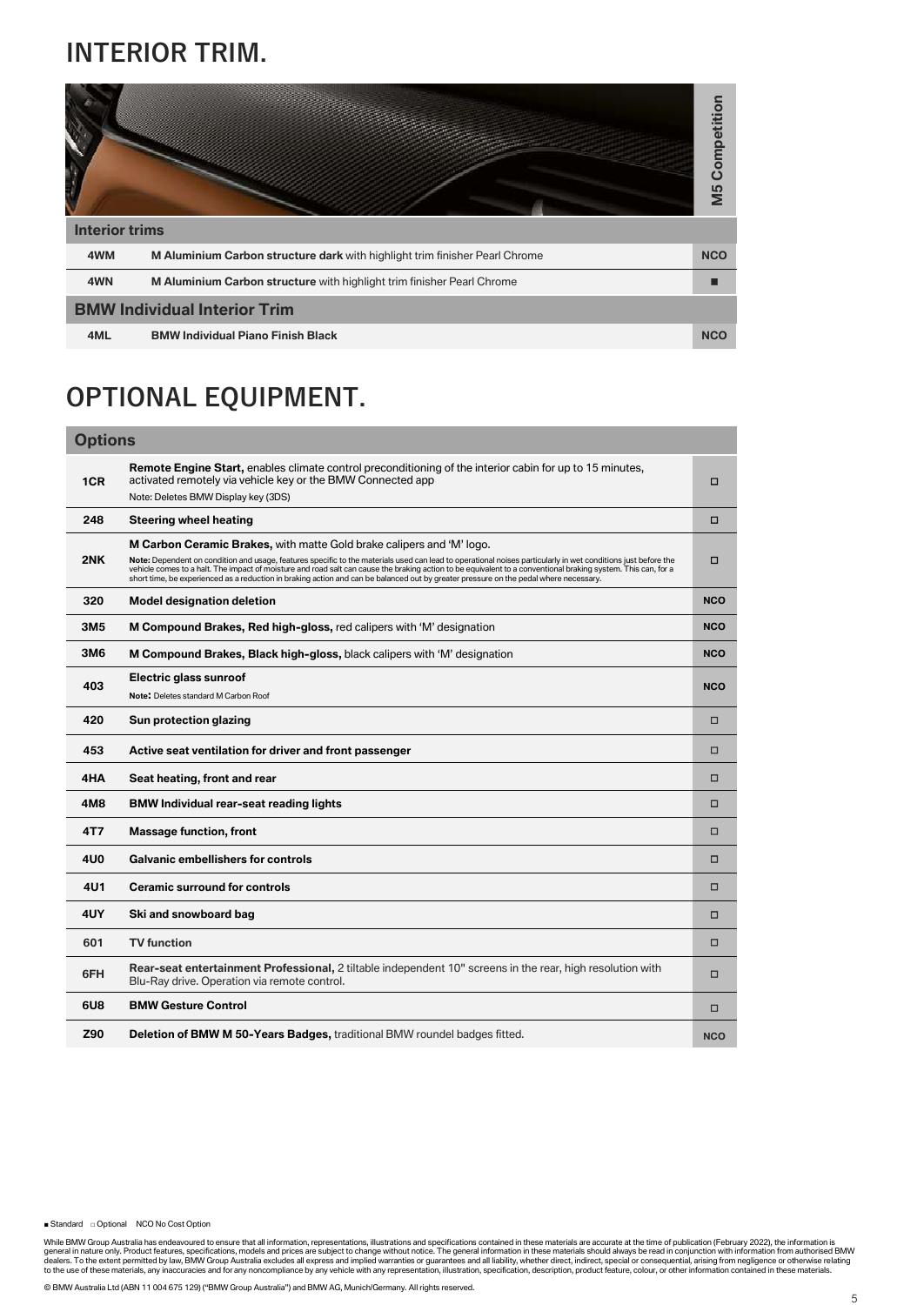# **GENUINE BMW SERVICE.**

BMW M stands for a philosophy, not dogmatically for a technology. Our products stand for precision and agility and thus have their own special M specific identity. When you buy a BMW M series, you can look forward to superb service and comprehensive customer care, with a network of dealerships Australia-wide ready to assist you at any time.

The intelligent BMW Condition Bosed Servicing (CBS) system monitors the individual components of your vehicle's service requirements and notifies you in advance when a service is due. In conjunction with BMW Teleservices, your vehicle then sends all relevant servicing data captured by CBS directly to your preferred BMW dealer.

Using the latest sophisticated BMW diagnostic tools, you can rest assured that your BMW will receive the highest level of attention from specialist BMW-trained technicions using only Genuine BMW Parts.

# **BMW SERVICE INCLUSIVE PACKAGES.**

Your BMW service experience can also extend to a BMW Service Inclusive package, which covers your scheduled servicing costs for a specified duration or distance (whichever comes first) in a single, once-off advance payment.

#### Choose your level of cover

| SERVICE INCLUSIVE ITEMS                                                                        | BASIC | <b>PLUS</b> |
|------------------------------------------------------------------------------------------------|-------|-------------|
| <b>OIL SERVICE</b><br>Renew engine oil & oil filter.                                           |       |             |
| <b>ENGINE OIL TOP UP</b><br>If required between services                                       | r.    |             |
| ANNUAL VEHICLE CHECK                                                                           | ٠     |             |
| <b>RENEW MICROFILTER</b><br>Replace air conditioning microfiter / activated<br>charcool filter |       |             |
| <b>RENEW AIR FILTER</b>                                                                        | ٠     | ٠           |
| <b>RENEW FUEL FILTER*</b>                                                                      | ٠     | ٠           |
| <b>RENEW BRAKE FLUID</b>                                                                       | ٠     | 8           |
| REPLACE SPARK PLUGS*                                                                           | ٠     | ٠           |
| RENEW FRONT RRAKE PADS & DISCS                                                                 |       | ٠           |
| RENEW REAR BRAKE PADS & DISCS                                                                  |       |             |
| RENEW WIPER BLADE RUBBERS                                                                      |       | ٠           |
| RENEW CLUTCH DISCS & PLATES*                                                                   |       |             |

#### **Choose your time and distance**

| <b>TERMS</b>                                         |  |
|------------------------------------------------------|--|
| 3 YEARS / 60,000km / 100,000km                       |  |
| 4YEARS / 60,000km / 80,000km / 100,000km / 120,000km |  |
| 5 YEARS / 60,000km / 80,000km / 100,000km            |  |
| 6 YEARS / 120,000km                                  |  |

### BMW Service Inclusive 5 year / 80,000km package pricing

| <b>SERIES</b>     | <b>BASIC</b> | <b>PLUS</b> |
|-------------------|--------------|-------------|
| BMW M2            | \$3,073      | \$9,068     |
| <b>BMW M3, M4</b> | \$3,909      | \$10,822    |
| <b>BMWM5</b>      | Included     | \$12,412    |
| BMW M8            | Included     | \$13,635    |
| BMW X3 M, X4 M    | 54,256       | \$9,496     |
| BMW X5 M, X6 M    | 885.22       | \$11,943    |
|                   |              |             |

With BMW Service Inclusive, you can enjoy every second of driving pleasure knowing that your BMW is always getting the service it deserves. BMW Service Inclusive extensions and upgrades from Basic to Plus are also available, and all packages are fully transferable to future owners.

#### For more information, speak to your BMW Sales Consultant or Service Advisor or visit bmw.com.au/serviceinclusive today.

BMW Service inclusive Terms & Conditions apply and can be viewed online atomy ustrandence including. Package termegally is based on the time from dote of first registration or mileage traveled, whichever accurs first. Pack generation M series models only. Pricing for other BMW models available separately. Pricing includes GST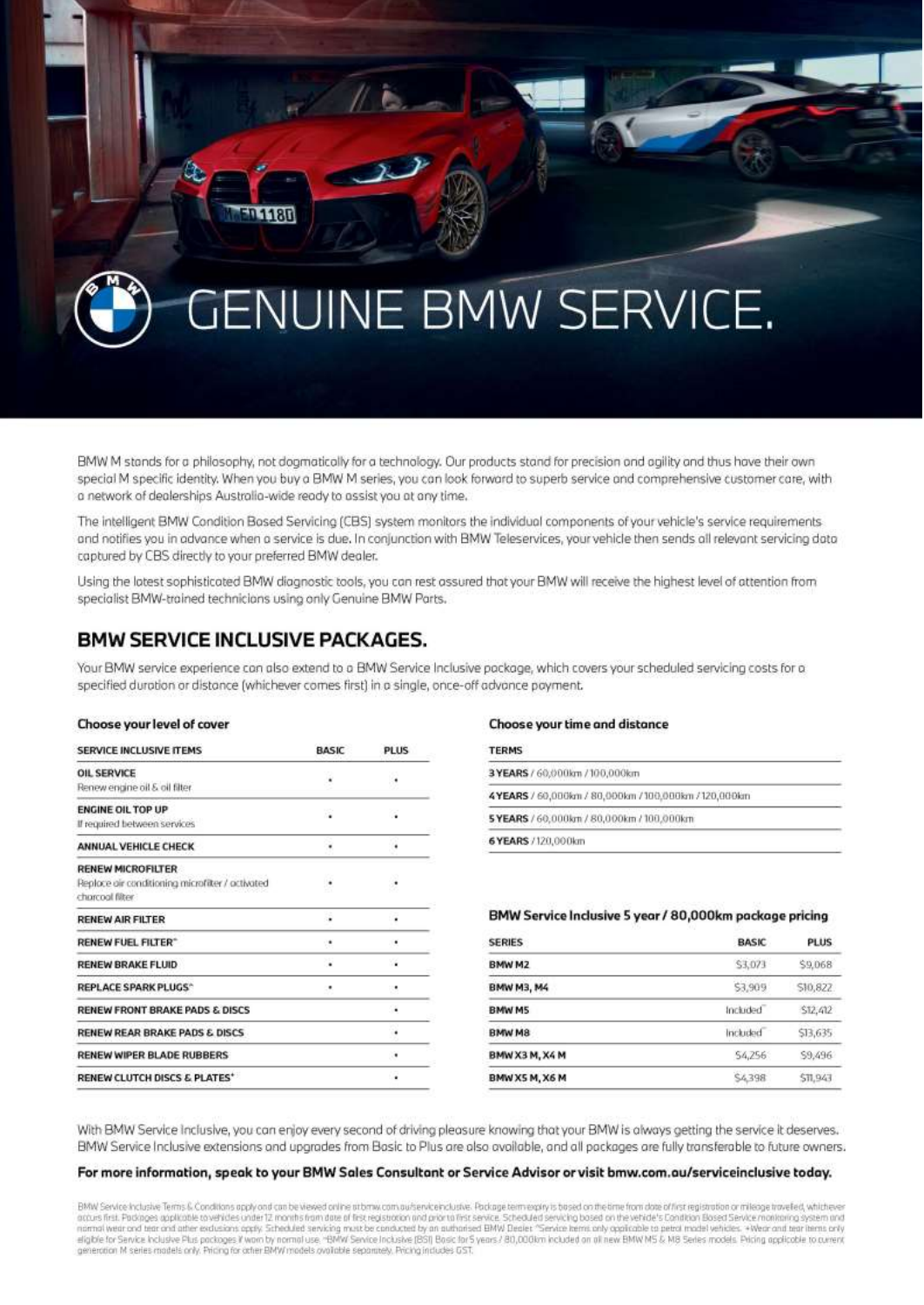

BMW Financial Services puts drivers first. We work with you to understand your needs and develop solutions to get you into your Ultimate Driving Machine sooner. Each BMW dealership has a dedicated Business Manager ready to help make the joy of driving a BMW possible.

## FINANCE AND LEASE

We develop flexible finance solutions with terms between 24 and 60 months and no ongoing account keeping fees". Whether it's for a company vehicle or for your personal use, we have a range of products available to meet your needs.

### INSURANCE

Your insurance requirements can be as unique and individual as your vehicle - that's why BMW Premier Motor Insurance^ was developed with BMW owners in mind; it offers a host of features and benefits including your choice of accredited BMW repairer, Genuine BMW Parts and emergency accommodation costs^.

# To learn more about BMW Financial Services speak to your Business Manager or visit BMWfinance.com.au.

\*Finance provided by BMW Australia Finance Limited (ABN 78 007 101 715, Australian Credit Licence 392387). Conditions, lending criteria, fees and charges apply.

^This insurance is issued by Allianz Australia Insurance Limited, AFS Licence No. 234708 ABN 15 000 122 850 (Allianz). In arranging this insurance BMW Australia Finance Limited ABN 78 007 101 715 and authorised dealers act as agents of Allianz and not as your agent. We do not provide advice on this insurance based on any consideration of your objectives, financial situation or needs. Cover subject to policy terms, conditions, limits and exclusions. Before making a decision about this insurance please consider the PDS or the policy document available from this website. If you purchase this insurance we receive a commission from Allianz. Ask us for more information before we provide you with our services. Terms, conditions, limits and exclusions apply, please refer to the Product Disclosure Statement for further details.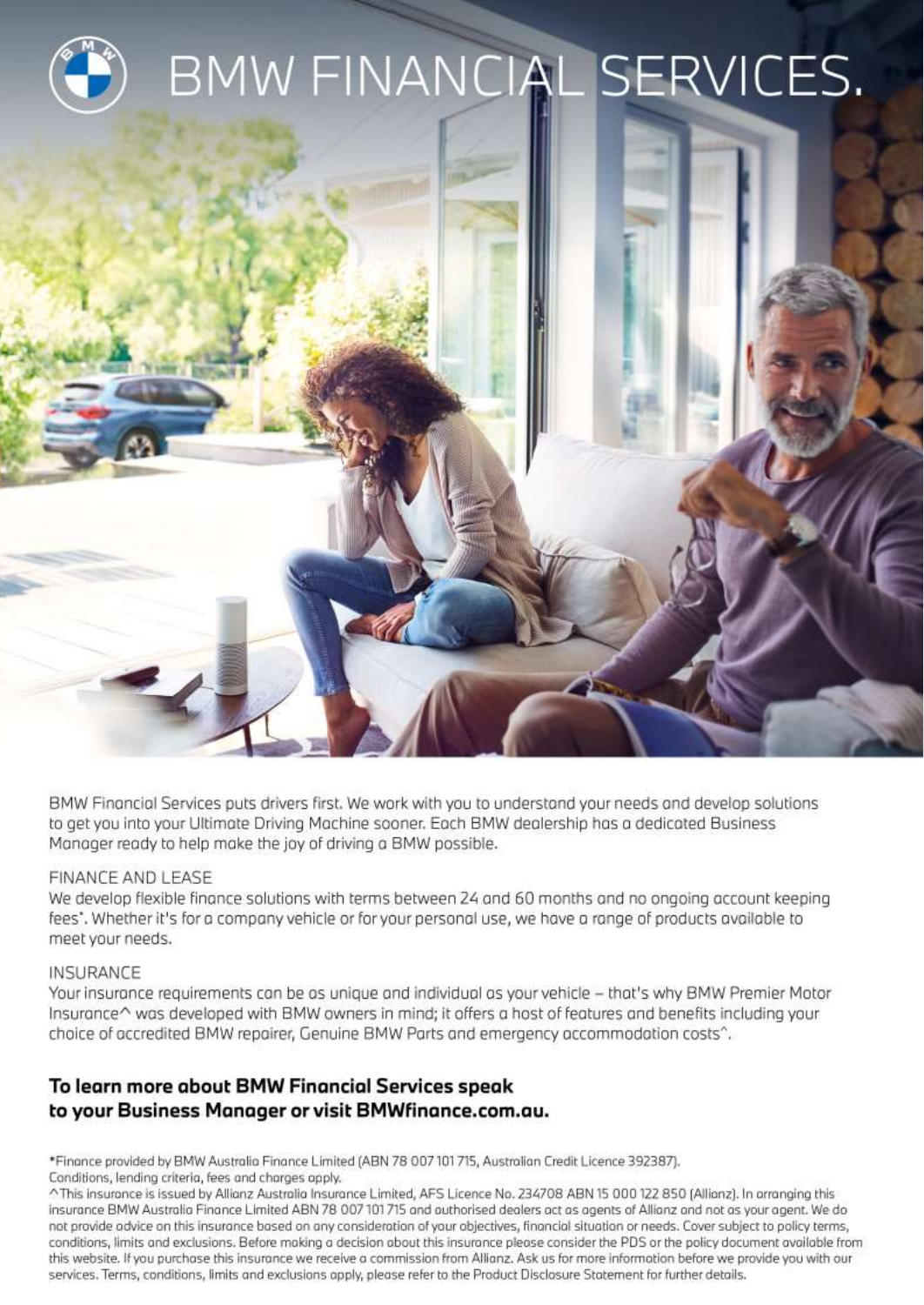

If you've ever wondered why a BMW is the Ultimate Driving Machine, a BMW Driving Experience course is for you.

If you've ever wondered what an Ultimate Driving Machine is capable of, this is the Ultimate test-drive.

BMW Driving Experience was introduced in 1977, the first of its kind initiated by an automotive manufacturer to improve the skills, reactions and awareness of drivers.

Today more than ever, the program offers drivers a positive, exhilarating experience, along with an excellent education and an enthralling opportunity to accelerate their driving abilities. This is all conducted behind the wheel of a dynamic range of Ultimate Driving Machines.

### 1. BMW COMPACT DRIVING EXPERIENCE

A half day taster of the BMW Driving Experience courses.

### 2. BMW ADVANCE 1 **DRIVING EXPERIENCE**

An exciting introduction into performance driving, the one day course simulates unforeseen oversteer & understeer experiences, ideal driving lines and emergency braking.

### 3. BMW ADVANCE 2 DRIVING EXPERIENCE

After completing our Advance 1 course, drivers can take their skills to another level with this high-performance course designed to test their obility to the fullest.

The aim of the program is to enhance each participant's driving ability by developing attitudes and skills through a structured sequence of courses. Each course takes participants through an increasingly challenging mix of low and high speed driving exercises, that help them respond effectively in emergency situations and become progressively more confident, safe and enthusiastic drivers.

BMW Driving Experience offers a range of courses which are conducted at Australia's leading facilities, including the world renowned Phillip Island Grand Prix Circuit. All BMW Driving Experience courses are supervised by highly-trained instructors.

### To find out more about BMW Driving Experience courses and dates, please call 1800 000 269 or visit www.bmwdrivingexperience.com.au